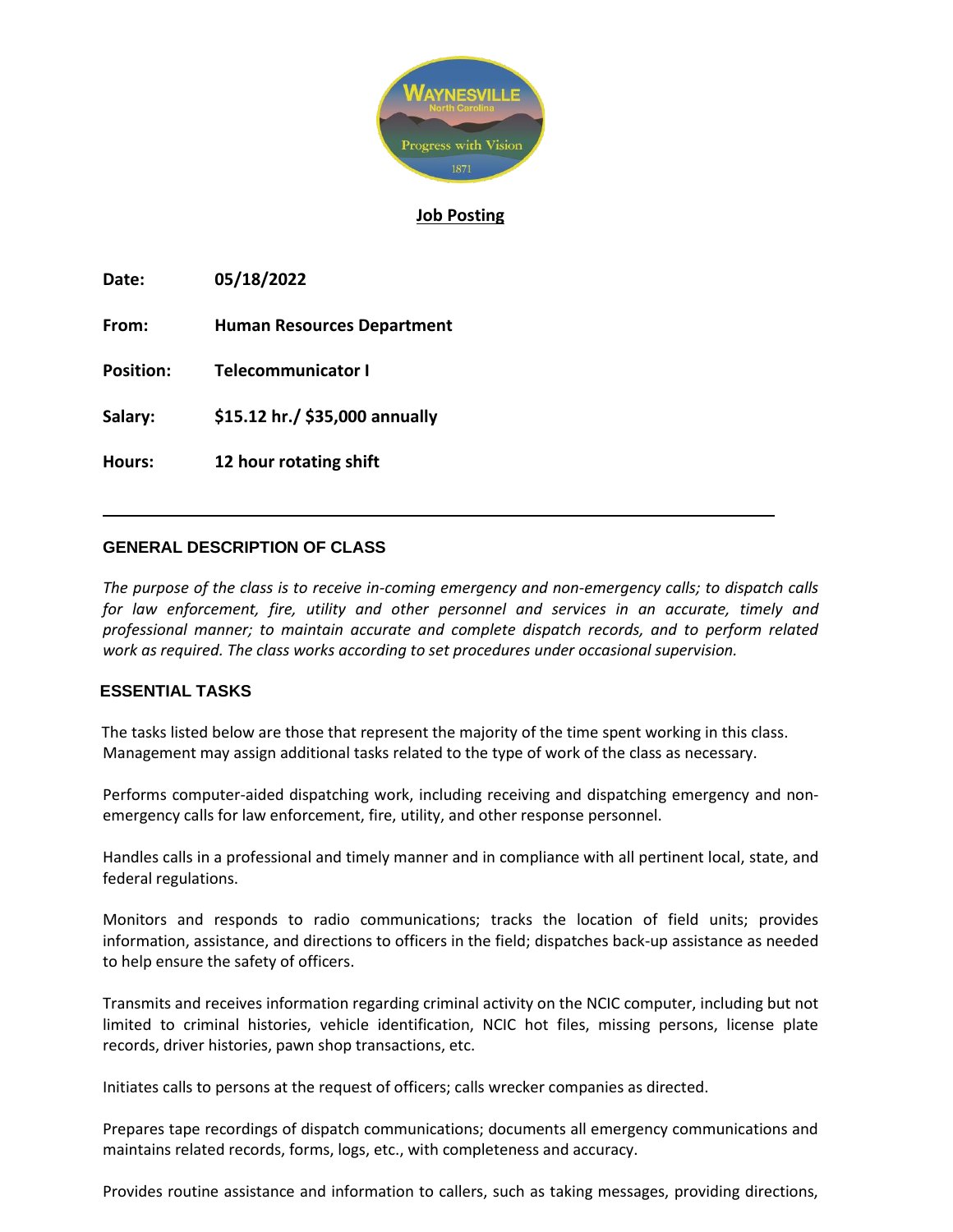routing calls, etc. Monitors security alarms notifies appropriate personnel when alarms are activated.

Receives and responds to public inquiries, requests for assistance and complaints; greets and assists department visitors.

Prepares and submits various reports as required.

Attends training sessions, workshops, meetings, etc., to maintain or enhance job knowledge and skills.

Performs general clerical work as required, including preparing lists, logs, and reports, entering, and retrieving computer data, copying, and filing documents, sending, and receiving faxes, greeting and assisting office visitors, etc.

## **DATA INVOLVEMENT:**

Requires gathering, organizing, analyzing, examining, or evaluating data or information and may prescribe action based on such data or information.

## **PEOPLE INVOLVEMENT**:

Requires giving information, guidance, or assistance to people to directly facilitate task accomplishment; may give directions or assignments to helpers or assistants.

#### **REASONING REQUIREMENTS:**

Requires performing skilled work involving rules/systems with almost constant problem-solving.

# **LANGUAGE REQUIREMENTS:**

Requires reading technical instructions, procedures, manuals, and charts to solve practical problems; composing routine reports and specialized reports, forms, and business letters with proper format; speaking compound sentences using normal grammar and word form.

#### **MENTAL REQUIREMENTS:**

Requires doing clerical, manual, or technical tasks requiring a wide range of procedures and requiring intensive understanding of a restricted field or complete familiarity with the functions of a unit or small division of an operating agency; requires normal attention with short periods of concentration for accurate results or occasional exposure to unusual pressure.

# **VOCATIONAL/EDUCATIONAL PREPARATION:**

Requires high school diploma or GED equivalent.

# **SPECIAL CERTIFICATIONS AND LICENSES:**

**Must possess or be able to obtain North Carolina DCI certification**.